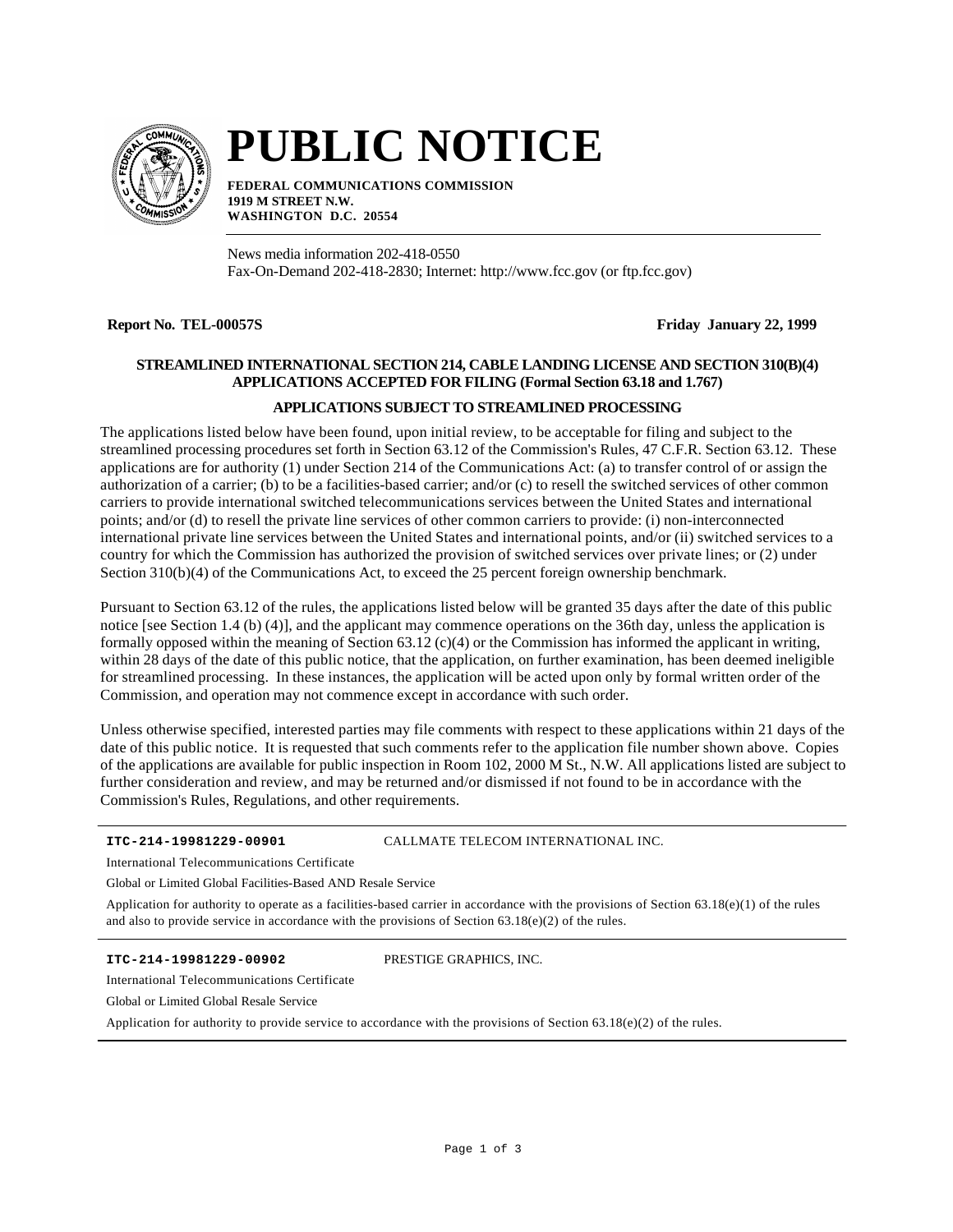#### **ITC-214-19981229-00903**

#### RIO COMMUNICATIONS, INC.

International Telecommunications Certificate

Global or Limited Global Resale Service

Application for authority to provide service in accordance with the provisions of Section 63.18(e)(2) of the rules.

#### **ITC-214-19981230-00904**

### LATINO COMMUNICATIONS CORPORATION

International Telecommunications Certificate

Global or Limited Global Facilities-Based AND Resale Service

Application for authority to provide service in accordance with the provisions of Section 63.18(e)(2) of the rules.

#### **ITC-214-19990108-00001**

#### NETFAX TECHNOLOGIES, INC.

International Telecommunications Certificate

Global or Limited Global Resale Service

Application for authority to provide service in accordance with the provisions of Section 63.18(e)(2) of the rules.

#### **ITC-214-19990108-00002**

NAPA VALLEY TELECOM SERVICES ( d/b/a AMERITEL )

International Telecommunications Certificate

Global or Limited Global Facilities-Based AND Resale Service

Application for authority to operate as a facilities-based carrier in accordance with the provisions of Section 63.18(e)(1) of the rules and also to provide service in accordance with the provisions of Section  $63.18(e)(2)$  of the rules.

#### **ITC-214-19990111-00003**

#### HAMILTON LONG DISTANCE COMPANY ( d/b/a HAMILTON TELECOMMUNICATIONS )

International Telecommunications Certificate

Global or Limited Global Facilities-Based AND Resale Service

Application for authority to operate as a facilities-based carrier in accordance with the provisions of Section 63.18(e)(1) of the rules and also to provide service in accordance with the provisions of Section  $63.18(e)(2)$  of the rules.

#### **ITC-214-19990111-00004**

VALENSINA (US), INC.

International Telecommunications Certificate

Global or Limited Global Resale Service

Application for authority to provide service in accordance with the provisions of Section 63.18(e)(2) of the rules.

#### **ITC-T/C-19990104-00007**

#### TELPAN TELEPORT CORPORATION

Transfer of Control

#### **FROM:** TELPAN TELEPORT CORPORATION

#### **TO:** TEL-PAN COMMUNICATIONS CORP.

Application for Consent to Transfer of Control of Tel-Pan Teleport Corp. held by Nicolas Ardito Barletta P, Anne Louise Carricarte, and Denise Isabel Kardonski to Tel-Pan Communications Corp..

#### **ITC-T/C-19990107-00006**

OGCUSA, LTD.

Transfer of Control

**FROM:** OGCUSA, LTD.

**TO:** ACACIA MANAGEMENT SERVICES INC.

Application for Consent to Transfer of Control of OGCUSA, Inc. to Acacia Management Services, Inc.

## REMINDER:

Applicants must certify that neither the applicant nor any party to the application is subject to a denial of federal benefits by Federal and/or state courts under authority granted in 21 U.S.C.

The Commission recently amended its Part 63 rules in IB Docket No. 97-142, Rules and Policies on Foreign Participation in the U.S. Telecommunications Market, FCC 07-208, rel. Nov. 26, 1007, 62 Fed. Reg. 64,741 (Dec. 9, 1907); 63 Fed. Reg. 5743 Page 2 of 3